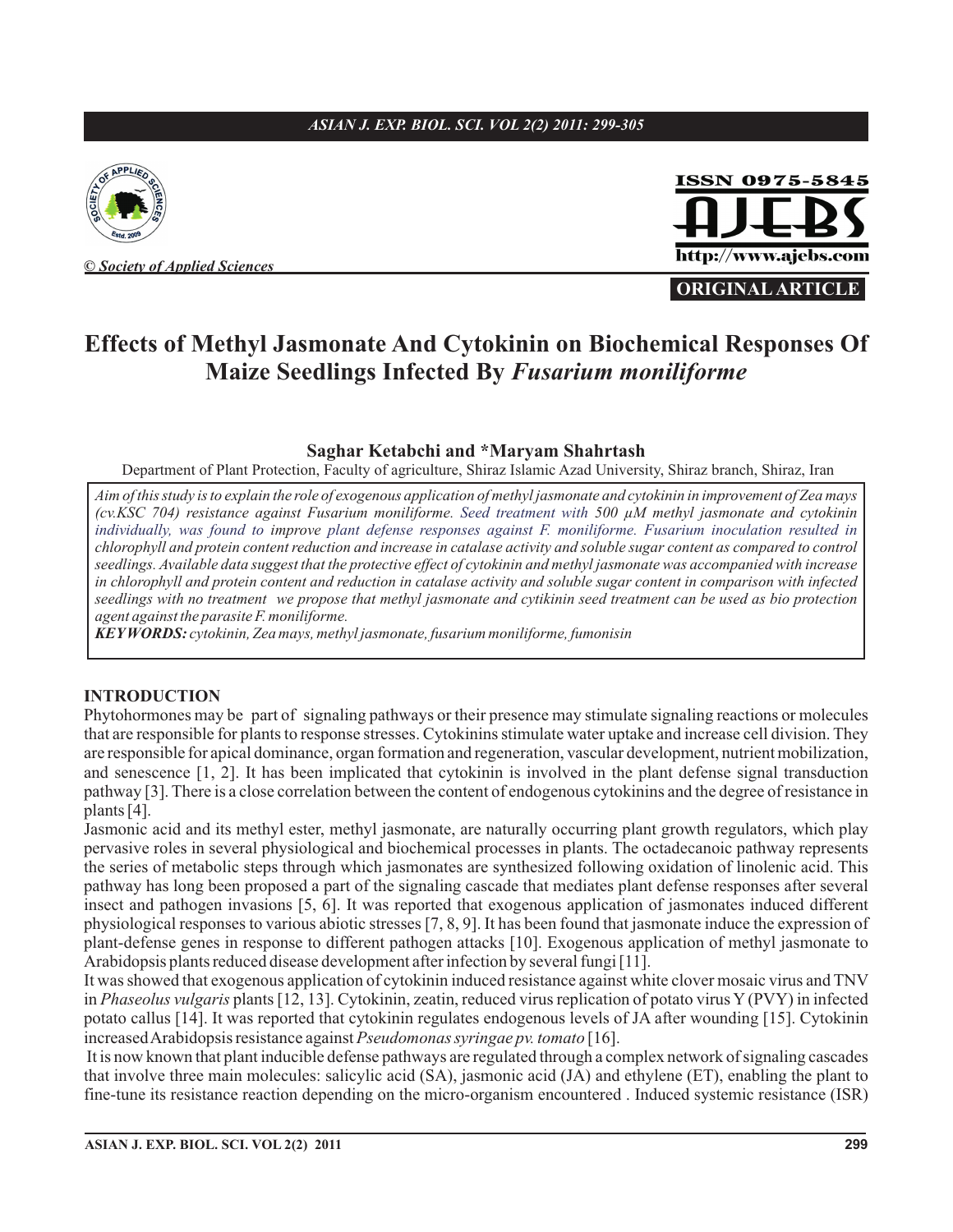acts through the JAand ET signaling pathways, but it is independent on SA [17, 18, 19].

Fusarium moniliforme Sheldon is a widespread facultative endophyte, and is one of the most important pathogens of maize (Zea mays L.) blight. F. moniliforme can be toxigenic, the carcinogenic fumonisin being accumulated predominantly when the fungus colonizes corn plants. The pathogen transmitted both through contaminated seeds and environmental inoculums [20]. In this study we have shown that the exogenous application of the cytokinin and methyl jasmonate to maize (Zea mays) led to reduction of fungi infection.

# **MATERIALSANDMETHODS**

## **Cultivation of Plants andTreatments**

Seeds of Zea mays (var KSC.704) were surface sterilized by using 20-min incubation in 5% (w/v) sodium hypochlorite.After three washes with distilled water, seeds were germinated on moist filter paper for 48 h at 24°C and then transferred to pots containing vermiculate and watered with 1/2 strength Hoagland nutrient solution. Methyl jasmonate and cytokinin were applied at concentration of 500µM at fifth day. The seedlings were grown for 14 days in a greenhouse. Growth conditions were 16 h light (maximum intensity of full sunlight was about 2000 µmol m<sup>-2</sup> s<sup>-1</sup>) and 8 h dark, temperature of 25/30°C day/night and relative humidity of 70% .The treatments were: (1) nutrient solution alone (Control), (2) 500µM methyl jasmonate, (3) 500µM cytokinin, (4) Fusarium, (5) Fusarium + 500µM cytokinin ,  $(6)$  Fusarium + 500 $\mu$ M cytokinin.

## **Inoculums Production and Inoculation**

Isolate Fusarium moniliforme (F10) originally isolated from infected maize. The isolate was grown on potato dextrose agar (PDA) at 25°C for 7 days. Spores were harvested by adding 5ml distilled water to the petri dish, rubbing the surface with sterile glass rod. The suspension was diluted with distilled water. 10<sup> $4$ </sup> sporeml<sup>-1</sup> were determined with a hemocytometer [21]. Roots were inoculated by irrigating the spore suspension (concentration of  $5-10\times10^4$  spores ml  $\alpha$ <sup>1</sup>) into vermiculate (10 ml plant<sup>-1</sup>, 5 days after germination) and the infected seedlings were harvested at 14 days postinoculation and stored at -20°C for subsequent analysis.

## **Chlorophyll content assay**

Chlorophyll content was extracted with 80% acetone and determined according to Arnon's methods [22].

#### **Catalase activity assay**

Catalase activity was measured by the methods described according to Aebi's method [23].

## **Protein content assay**

Protein contents were assayed by Bradford's method [24].

## **Total soluble sugar content assay**

Total soluble sugar content in maize seedling was extracted according to Nelson's method [25].

## **StatisticalAnalyses**

The experimental designs were randomized complete block and each value reported is the average of three replicates. Raw data were imported to Microsoft Excel 2003 program for calculations and graphical representation. SPSS version 17.0 program was used for analysis of variance. Quantitative changes of different parameters were analyzed through analysis of variance (ANOVA), with Duncan's multiple range test at  $P < 0.05$  being used to determine significant differences among treatments.

## **RESULTSAND DISCUSSION**

Reduction in chlorophyll, protein content and increase in total soluble sugar and catalase activity in maize shoot and root as a result of Fusarium blight disease may be a consequence of the fungal effect on the liberation of reactive oxygen species. It was reported that endophytic hyphae of F. moniliforme produced mycotoxin fumonisin early in maize seedlings [20]. Mycotoxins may cause lipid peroxidation of membrane structures and initiate production of reactive oxygen species [26]. Inhibition of ceramide synthase is one of the action of fumonisin on plant cells specially in roots [27]. Fumonisin elicits an apoptotic form of PCD (Programmed Cell Death) in plants tissue culture cells [28, 29] most probably through competitive inhibition of ceramide synthase, a key enzyme in sphingolipid biosynthesis (30). Sphingolipids function as anchors for membrane proteins [31] and as second messengers regulating various cellular processes, including differentiation, growth, and apoptosis [32]. The adverse effects of fumonisin on the plasma membrane H<sup>+</sup>-ATPase (EC 3.6.1.34) from germinating maize embryos, and on the fluidity and lipid peroxidation of these membranes was reported [33].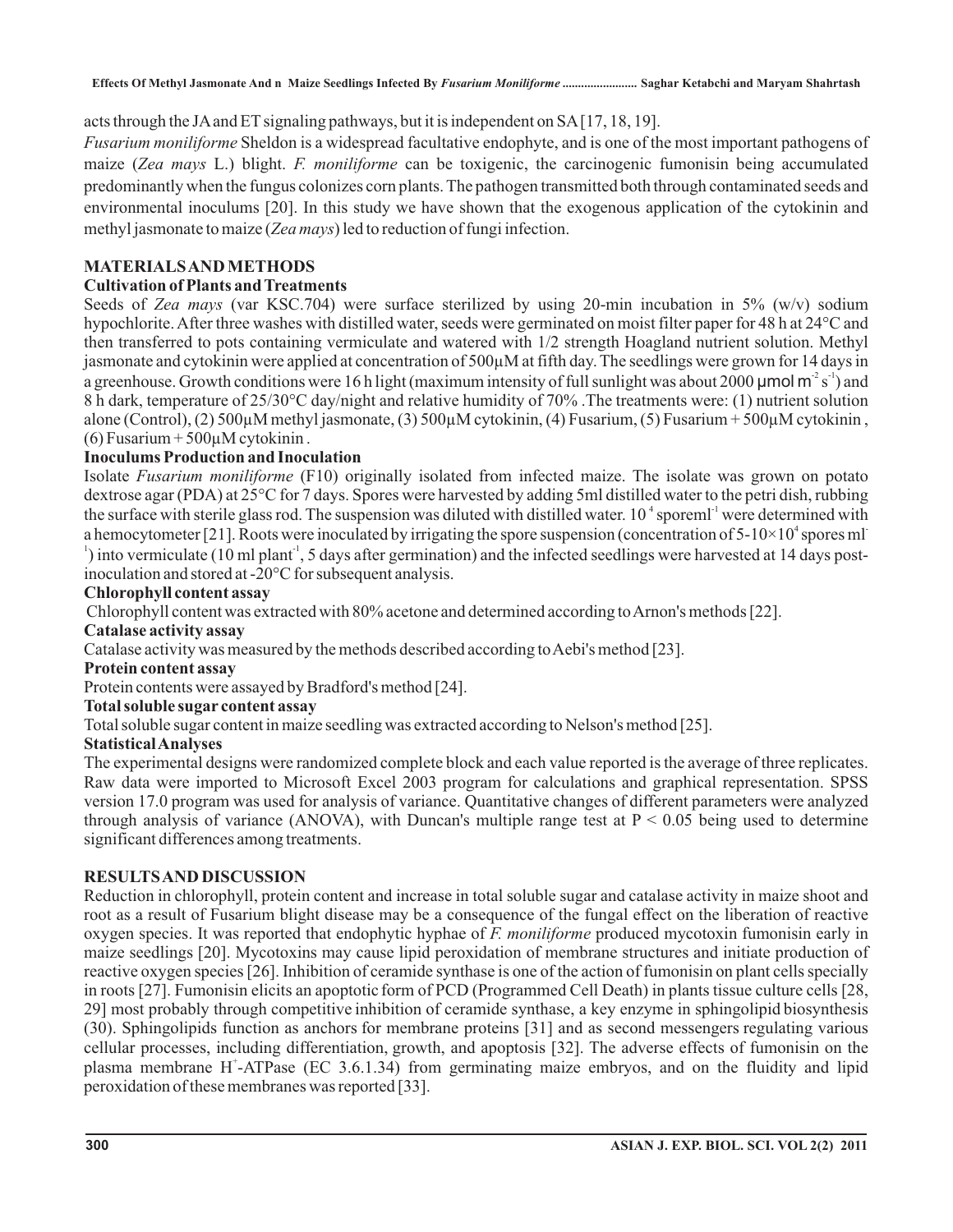Shoot and root catalase activity increased by about 70.96% and 63.62% after fungi infection respectively. Methyl jasmonate and cytokinin treatments were found to reduce catalase activity by about %17.7% and 9.6% in shoot and 48% and 21.55% in root as compared to infected seedlings.



**1. Effect of methyl jasmonate and cytokinin seed treatment with the inoculation of the root with zoospores of** *F.* **Figure on shoot catalase activity 14d after inoculation. Columns are means ± standard deviation of 3 replicates** *moniliforme* **.Columns with different letters are significantly different at P<0.05 (Duncan's test).** (JA=jasmonate, CYT=cytokinin, F= *Fusarium*)



## **2. Effect of methyl jasmonate and cytokinin seed treatment with the inoculation of the root with zoospores of** *F.* **Figure on root catalase activity 14d after inoculation. Columns are means ± standard deviation of 3 replicates** *moniliforme* **.Columns with different letters are significantly different at P<0.05 (Duncan's test).**

(JA=jasmonate, CYT=cytokinin, F= *Fusarium*)

pathogen- induced reactive oxygen species including  $H_2O_2$ , are known to participate in the hypersensitive reaction (HR). Two enzymes, ascorbate peroxidase and catalase have crucial role for determining the steady state level of superoxide radicals and hydrogen peroxide and modulate oxidative stress [34]. Although  $H_2O_2$  is essential for signaling pathogen invasion and defense, excess of  $H_2O_2$  amount results in oxidative stress that can damage plant tissues. Although higher  $H_2O_2$  levels might enhance disease resistance, they also make the plant more susceptible to abiotic stresses [35]. We found that the Fusarium infection caused chlorophyll two decrease during the plantpathogen interaction, reaching 26.90% of the control values.

It might result from high levels of lipid peroxidation mediating membranes structure damage in plant tissues [36]. Other reports also described the negative effect of fungal infection on fluorescence parameters. Chlorophyll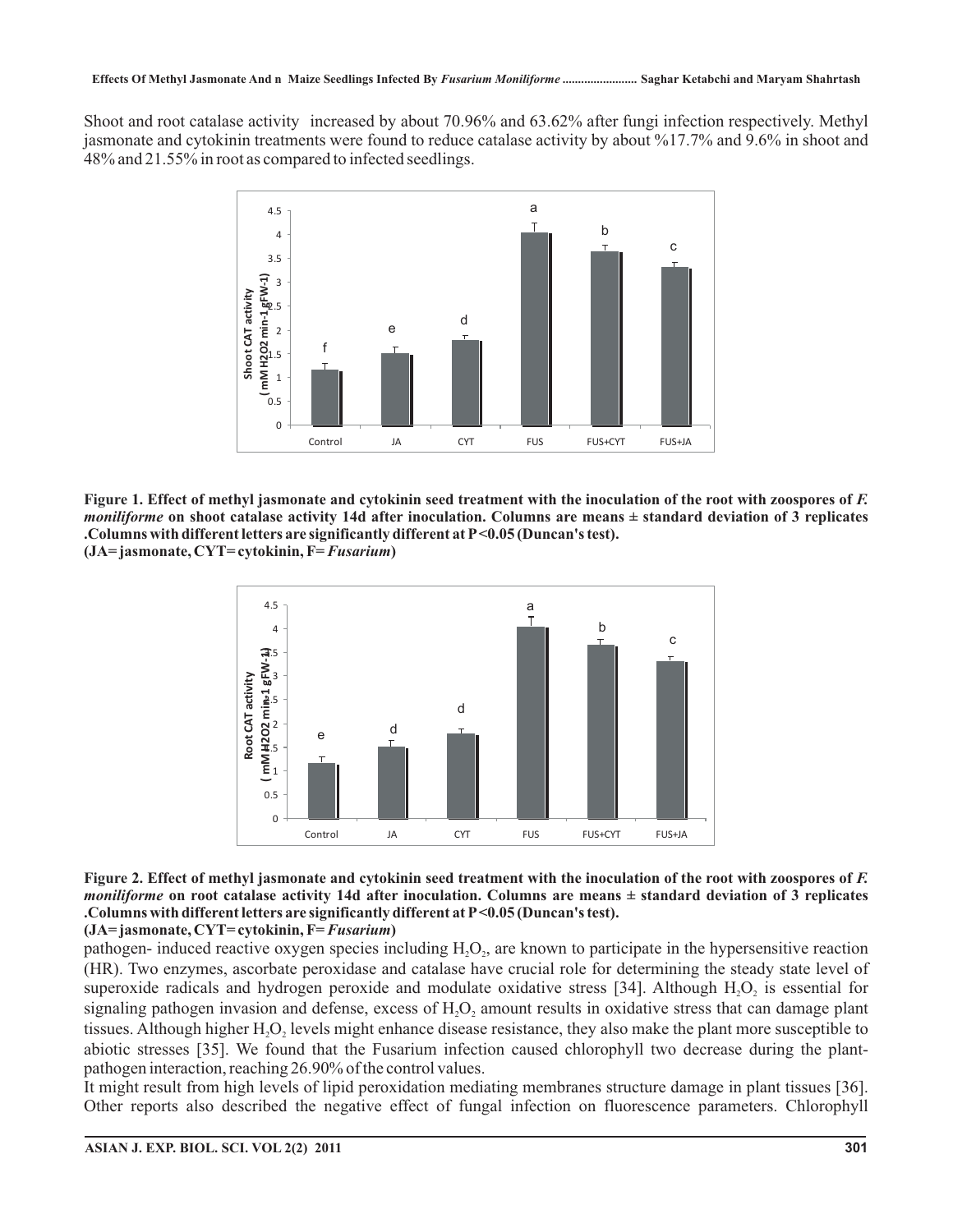fluorescence measurements can help in determining the health status of plant before any disease symptom appear [37, 38]. In contrast seed treatment with methyl jasmonate and cytokinin increased chlorophyll content by about 13.5% and 7.45% in comparison with infected seedlings.



#### **3. Effect of methyl jasmonate and cytokinin seed treatment with the inoculation of the root with zoospores of** *F.* **Figure on shoot protein 14d afterinoculation. Columns are means ± standard deviation of 3 replicates .Columns with** *moniliforme* **different letters are significantly different at P<0.05 (Duncan's test).**

#### (JA=jasmonate, CYT=cytokinin, F= *Fusarium*)

*F.moniliforme* exhibited significant reduction in protein content of shoot (about 9.7%) and root (30%). The significant decrease in the protein content of maize shoot and root tissues as a result of pathogen infection may be due to some activities related to a hypersensitive response [39]. Methyl jasmonate and cytokinin application increased protein content by about 14.13% and 6.33% in shoot (about 12.97%) and in root (about 6.87%) respectively in comparison with infected seedlings.



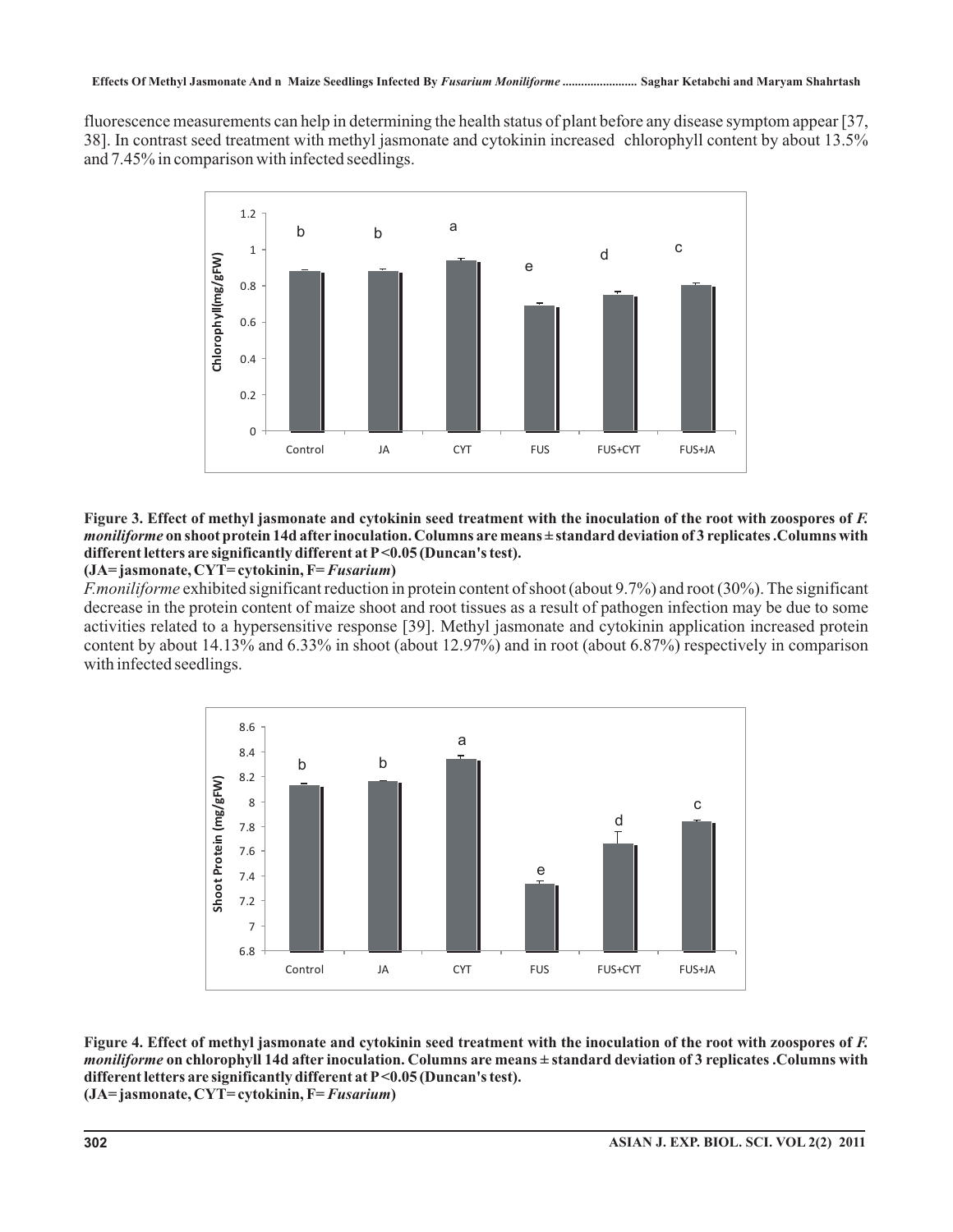

#### **Figure 5. Effect of methyl jasmonate and cytokinin seed treatment with the inoculation of the root with zoospores of** *F.* **on root protein 14d after inoculation. Columns are means ± standard deviation of 3 replicates .Columns with** *moniliforme* **different letters are significantly different at P<0.05 (Duncan's test).**

#### (JA=jasmonate, CYT=cytokinin, F= *Fusarium*)

Soluble sugar content increased after pathogen treatment (about 21.50%). It has been proposed that plants switch off photosynthesis and other assimilatory metabolism to initiate respiration and other processes required for defense [40]. The increase in sugar concentration may be a result from the degradation of starch [41]. Starch may play an important role in accumulation of soluble sugars in cells. Starch depletion may occur in response to drought stress [42]. The concentrations of soluble sugars increased at the same time as a decrease in the starch concentration was observed. It means that the raised soluble sugar fraction was accompanied by a sharp decrease in the starch fraction as the water potential dropped. This change increased the soluble sugar/starch ratio in roots and shoots. The tolerance mechanism in water-deficit may be associated with accumulation of osmoprotectants such as soluble sugars. The accumulation of soluble sugars is strongly correlated to the acquisition of drought tolerance in plants [43].While the mycelium spreads to vascular bundles of the immature stem and blocks the vessels that eventually leads to growth distortions and plug the water conducting vessels, causing wilting. The wilting due to the plugging of vessels with gels and gums and the tyloses barriers may occur after fusarium infection [44].

Methyl jasmonate and cytokinin treatments caused a significant reduction in soluble sugar content in order 10.59% and 5.14% as compared to infected seedlings.



**Figure 6. Effect of methyl jasmonate and cytokinin seed treatment with the inoculation of the root with zoospores of** *F.* **on soluble sugar 14d afterinoculation. Columns are means ± standard deviation of 3 replicates .Columns with** *moniliforme* **different letters are significantly different at P<0.05 (Duncan's test).** (JA= jasmonate, CYT= cytokinin, F= *Fusarium*)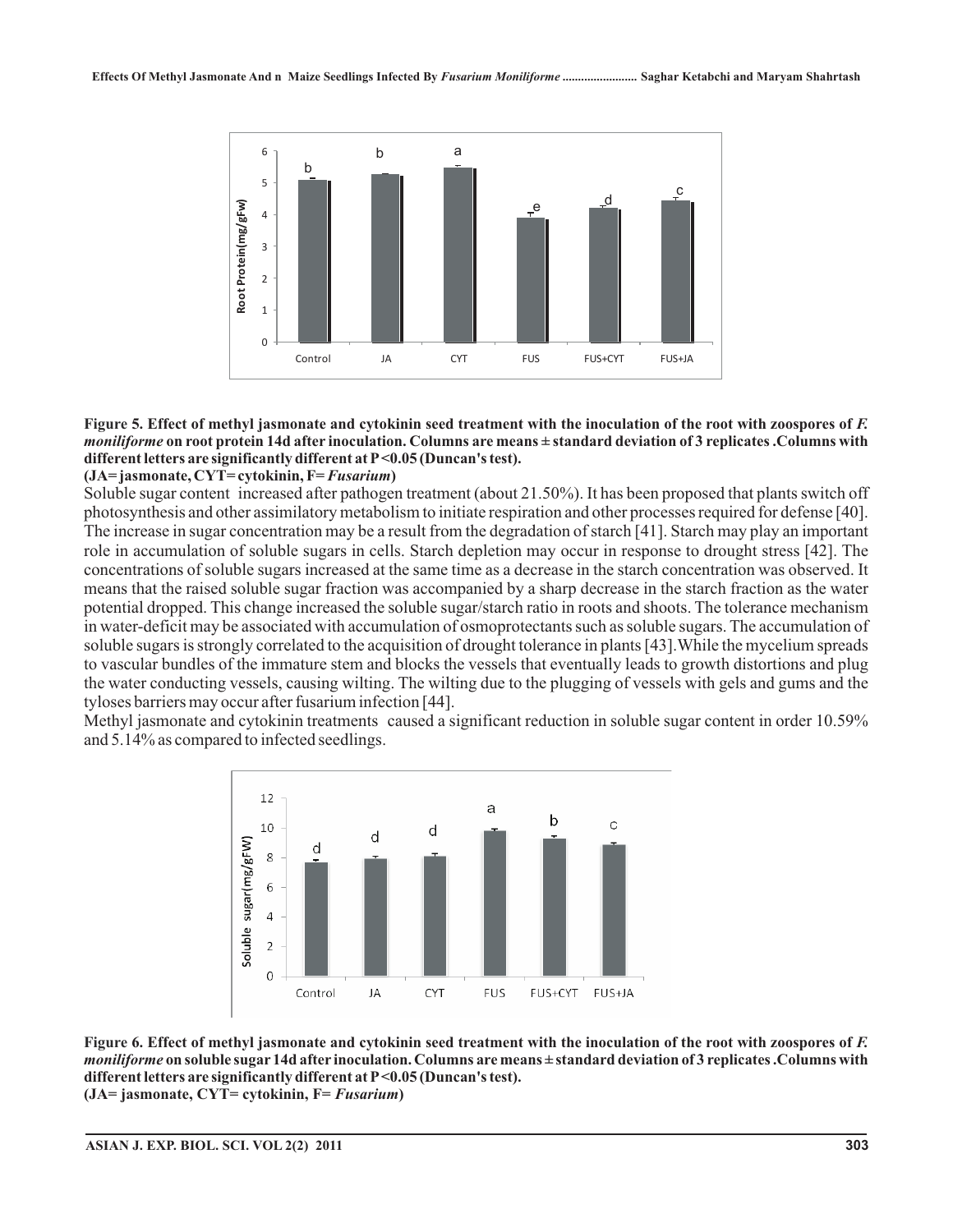**Effects Of Methyl Jasmonate And n Maize Seedlings Infected By** *Fusarium Moniliforme ........................* **Saghar Ketabchi and Maryam Shahrtash**

According to the figures, the inhibitory effect of methyl jasmonate against fusarium blight was more significant than cytokinin. Upon pathogenic fungal attack (especially in necrotrophic fungi) jasmonic acid production induced in infected plant cells to initiate defense mechanisms surrounding cells to limit pathogen spread [45]. It is now known that exogenous application of JA is associated with an increased level of endogenous JA [46, 47]. It was reported that cytokinins modulate the SA signaling to augment resistance against pathogen [16]. It was observed that cytokinin could act as a protector by activation of the antioxidant defense systems and caused an increase in GSH and hydrogen peroxide content. Hydrogen peroxide and glutathione participate in the regulation of the cell antioxidant systems [48]. Results indicated that seed treatment of methyl jasmonate and cytokinin can effectively alleviate the infection of Fusarium on maize seedlings through increase in both the chlorophyll and protein content and reduction in catalase activity and soluble sugar as compared to seedlings with no treatment.

#### **REFERENCES**

- [1]. Letham, D.S. and Palni, L.M.S. (1983). The biosynthesis and metabolism of cytokinins. Ann. Rev. Plant Physiol., 34: 163-197.
- [2]. Mok, D.W.S., Mok, M.C. (2001). Cytokinin metabolism and action. *Plant Mol. Biol.* 52:89-118.
- [3]. Sano, H., Seo, S., Orudgev, E., Youssefian, S., Ishizuka, K.and Ohashi, Y. (1994). Expression of the gene for small GTP-binding protein in transgenic tobacco elevates endogenous cytokinin levels, abnormally induces salicylic acid in response to wounding, and increases resistance to tobacco mosaic virus infection. Proc. Natl. Acad. Sci. USA, 91: 10556-60.
- [4]. Vizarova, G. (1987). Possible role of cytokinins in creals with regard to the resistance to obligous fungus parasites. *Biologia Plantarum*, 29:230-233.
- [5]. Vijayan, P., Shockey, J., Levesque C.A. and Coak, R.J. (1998). A role for jasmonate in pathogen defense of *Arabidopsis. Proc Natl Acad* ., 95: 7209-7214. *Sci*
- [6]. Wasternack, C.and Hause, B. (2002). Jasmonates and octadecanoids: signals in plant stress responses and development. *Prog. Nucleic* ., 72: 165-221. *Acid. Res. Mol. Biol*
- [7]. Wang, S.Y. (1999). Methyl Jasmonate reduces water stress in strawberry. *J. Plant Growth Regul*. 18: 127-134.
- [8]. Ding, C.K,Wang, C.Y, Gross, K.C and Smith, D.L. (2001). Reduction of chilling injury and transcript accumulation of heat Shock Proteins in tomato fruit by methyl jasmonate and methyl salicylate. *Plant Sci*. 161: 1153-1159.
- [9]. Penninckx, I.A.M.A., Thomma, B.P.H.J., Buchala, A., Metraux, J.P and Broekaert, W.F. (1998). Concomitant activation of jasmonate and ethylene response pathways is required for induction of a plant defense. *Plant Cell*. 10:2103-2113.
- [10]. Walia, H., Wilson, C., Condamine, P., Liu, X., Ismoil A.M. and Close T.J. (2007). Largescale expression profiling and physiological characterization of jasmonic acid mediated adaptation of barly to salinity stress. Plant cell. Environ. 30: 410-421.
- [11]. Thomma, B.P.H.J., Eggermont, K., Broekaert W.F. and Cammue B.P.A. (2000). Disease development of several fungi on Arabidopsis can be reduced by treatment with methyl jasmonate. Plant Physiol. Biochem. 38:421-427.
- [12]. Fayza, A. F.and Sabrey, Y.M.M. (2006). Induction of resistance in *Phaseolus vulgaris* against TNV by salicylic acid and kinetin. Int. J. Agr. , 8:47-51. *Biol.*
- [13]. Clarke, S.F., Buritt, D.J., Jameson, P.E. and Guy, P.L. (1998). Influence of plant hormones on virus replication and pathogenesis-related proteins in Phaseolus vulgaris L. infected with white clover mosaic potexvirus. Physiol. Mol.Plant Pathol., 53: 195-207.
- [14]. Dhingra, M.K., Khurana, S.M.P., Lakhanpal, T.N. and Chandra, R. (1991). Effect of cytokinins and light on the growth and virus content of potato leaf callus. National Academy of Sci. Letters, 14: 11720.
- [15]. Sano, H., Seo, S., Koizumi, N., Niki, T., Iwamura H. and Ohashi, Y. (1996). Regulation by cytokinins of endogenous leveles of jasmonic and salicylic acids in mechanically wounded tobacco plants. Plant Cell Physiol., 37: 762-9.
- [16]. Choi, J., Huh, S.U, Mikiko, K., Hitoshi, S., Paek K.H. and Hwang, I. (2010). The cytokinin-activated transcription factor ARR2 promotes plant immunity via TGA3/NPR1-dependent salicylic acid signaling in Arabidopsis. *Developmental Cell*, 19: 284-295.
- [17]. Pieterse, C.M.J. and Van Loon, L.C. (1999). Salicylic acid-independent plant defence pathways. Trends Plant Sci. 4, 52-58.
- [18]. Pieterse, C.M.J., Van Wees, S.C.M., Ton, J., Van Pelt, J.A., and Van Loon, L.C. (2002). Signalling in rhizobacteria-induced systemic resistance in Arabidopsis thaliana. Plant Biology. 4, 535-544.
- [19]. Pieterse, C.M.J., Van Wees, S.C.M., Van Pelt, J.A., Knoester, M., Laan, R., Gerrits, H., Weisbeek, P.J., and Van Loon, L.C. (1998). A novel signaling pathway controlling induced systemic resistance in Arabidopsis. Plant Cell, 10:1571-1580.
- [20] Bezuidenhout, C., Gelderblom, W.C.A, Gorst-Allman, C.P., Horak, R.M, Marasas, W.F.O., Spiteller, G. and Vleggaar, R. (1988) Structure Elucidation of the Fumonisins, Mycotoxins from Fusarium moniliforme S. J. Chem. Soc. Chem. Commun.,743-745
- [21]. Fuches, J.G. and Smith, W. (1997). Nonpathogenic *fusarium oxysporum* strain F047 induces resistance to fusarium wilt to tomato plant disease. 81:492-496.
- [22] Arnon, D.I. (1949). Cooper enzymes in isolated chloroplasts. Polyphenol-oxidase in *Beta vulgaris. Plant Physiol.*, 24: 1-15.
- [23] Aebi, H. (1984). Catalase invitro. Meth. Enzymol., 105: 121-126.
- [24] Bradford, M. (1976).A rapid and sensitive method for the quantization of microgram quantities of protein utilizing the principle of proteindye binding. Anal. Biochem., 72: 248-254.
- [25] Nelson, N. (1944). A photometric adaption of the somogi method for the determination of glucose. *J. Biol. Chem.*, 153: 375-380.
- [26] Abado-Becognee, K., Mobio, T.A., Ennamany, R., Fleurat-Lessard, F., Shier, W.T., Badria F. and Creppy, E.E. (1998). Cytotoxicity of FB1: implication of lipid peroxidation and inhibition of protein and DNA synthesis. Arch. Toxicol., 72: 233-236
- [27] Williams, L. D., Glenn, A.E., Zimeri, A.M., Bacon C.W., Smith M. A. and Riley, R.T. (2007). Fumonisin disruption of ceramide biosynthesis in maize roots and the effects on plant development and Fusarium verticillioides-induced seedling disease. J. Agric. Food , 55: 2937-2946. *Chem.*
- [28] Gilchrist, D.G., Wang, H., and Bostock, R.M. (1995). Sphingosine-related mycotoxins in plant and animal diseases. Can. J. Bot., 73: 459-